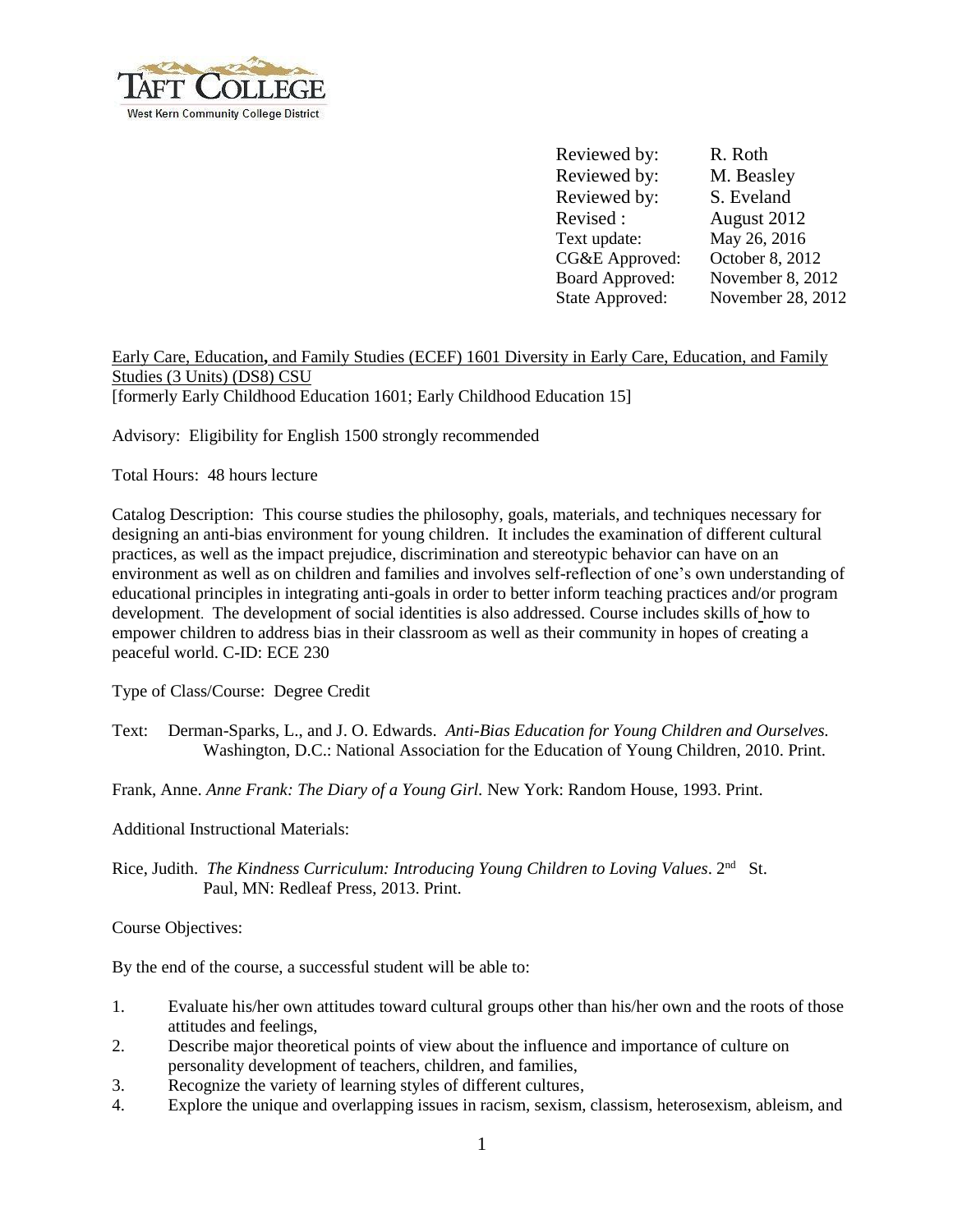

West Kern Community College District

ethnocentrism as they relate to children and to early childhood settings,

- 5. Define and assess the impacts of factors such as language, ethnicity, religion, immigration, and economic class in the personal history of the student and the subsequent impact on teaching young children and families,
- 6. Incorporate a multi-cultural , anti-bias approach to teaching that pervades all aspects of school life rather than isolated days, weeks, or units targeting certain groups for study,
- 7. Describe a variety of strategies for creating partnerships with parents through building mutual, collaborative relationships,
- 8. Identify conflicts in young children and the influence of teachers and caregivers on individual learning and identity,
- 9. Evaluate inclusive environments, materials, and approaches that demonstrate**s** a sensitivity to the special needs of children and families in a child care setting,
- 10. Demonstrate competency in writing,
- 11. Apply critical thinking skills,
- 12. Describe appropriate vocational skills needed in early childhood care and education.**,**
- 13. Critique theories and review the multiple impacts on young children's social identity, and
- 14. Analyze various aspects of children's experience as members of families targeted by social bias considering the significant role of education in reinforcing or contradicting such experiences.

Course Scope and Content:

| Unit I   | Ethnic Identity and Culture<br>Exploring Ethnic Identity and Culture<br>А.<br>Respecting Yourself and Others<br><b>B.</b><br>C.<br>The Impact of Discrimination                                                                                                  |
|----------|------------------------------------------------------------------------------------------------------------------------------------------------------------------------------------------------------------------------------------------------------------------|
| Unit II  | Influence and Importance of Culture on Personality Development<br>Defining Culture<br>А.<br><b>B.</b><br>Providing a Multicultural Environment<br>Developing a Multicultural Curriculum<br>C.                                                                    |
| Unit III | <b>Examining Our Racial Attitudes</b><br>Racial Attitudes and Behaviors<br>A.<br><b>B.</b><br>Exploring the Impact of Parenting and Culture                                                                                                                      |
| Unit IV  | Institutionalized Racism and Change<br>The Influence of Media<br>$\mathsf{A}$ .<br><b>B.</b><br>Individual Responsibility in Change                                                                                                                              |
| Unit V   | Developing Age-Appropriate Multicultural, Anti-Bias Curriculum<br>Including Parents in Curriculum Development<br>A.<br>Creating Awareness in Multicultural and Anti-Bias Curriculum<br>$\mathbf{B}$ .<br>C.<br>Resources for Providing an Appropriate Curriculum |
| Unit VI  | <b>Community Resources</b><br>Websites, Organizations and Local Agencies<br>А.                                                                                                                                                                                   |
| Unit VII | Developing a Multicultural, Anti-Bias Environment<br>Involvement of Staff and Families Together<br>A.<br>Using the Environmental Rating Scale to Evaluate the Environment<br><b>B.</b><br>$C$ .<br>Resources for Creating a Multicultural, Anti-Bias Environment |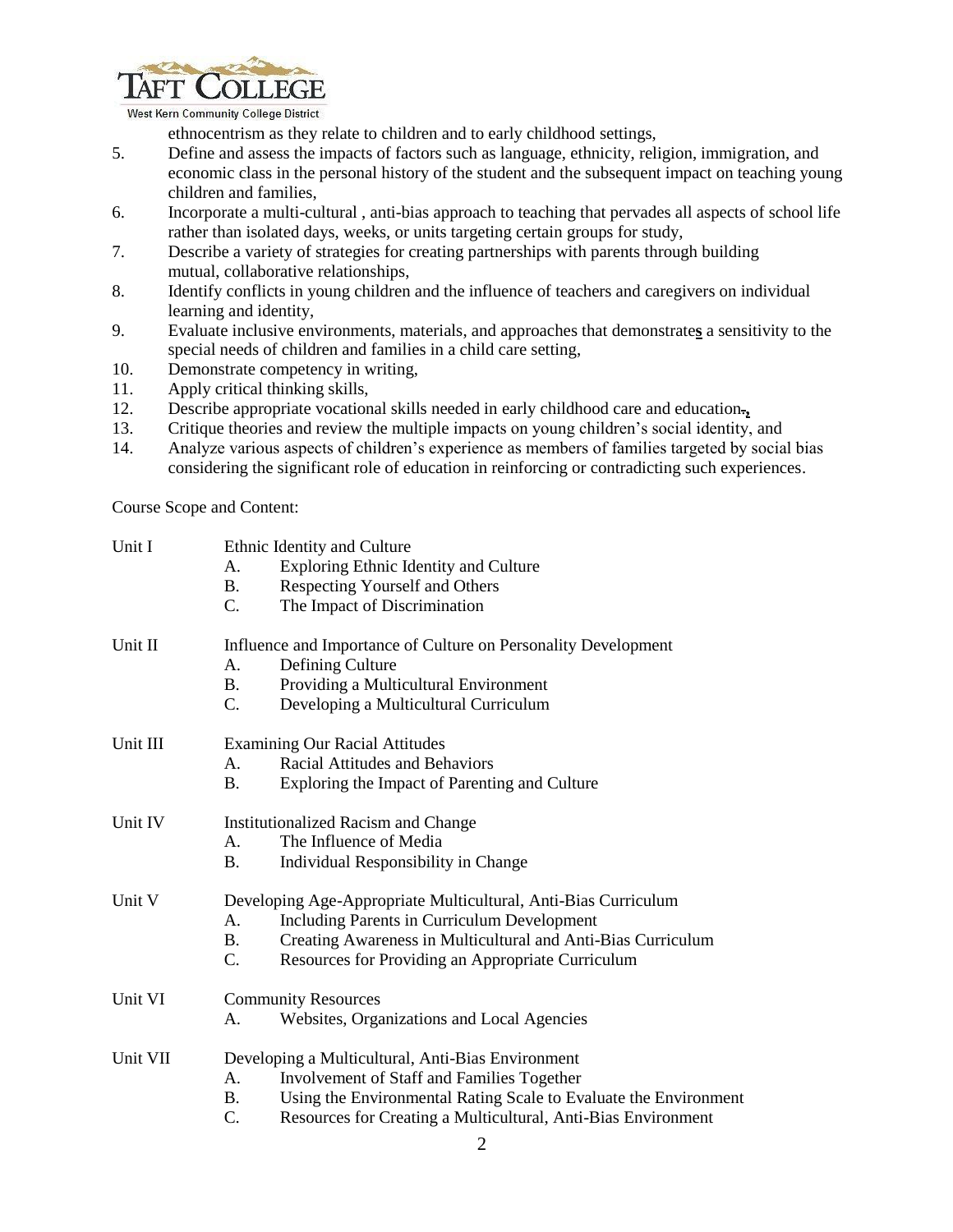

|           | D.<br>E.                                                                                             | Including a Respect for Gender, Ability, Culture, Race, Religion, and Family<br>Type in the Environment                                                                                                                                                                                                                                                                                                              |  |  |
|-----------|------------------------------------------------------------------------------------------------------|----------------------------------------------------------------------------------------------------------------------------------------------------------------------------------------------------------------------------------------------------------------------------------------------------------------------------------------------------------------------------------------------------------------------|--|--|
| Unit VIII | Bilingualism/Bilingual Education<br>Approaches and Strategies Used in Early Childhood Programs<br>А. |                                                                                                                                                                                                                                                                                                                                                                                                                      |  |  |
| Unit IX   | A.<br><b>B.</b>                                                                                      | Recruitment and Retention of a Diverse Staff and Families<br>Recruitment and Retention Strategies<br>The Benefits of Diverse Staff and Families                                                                                                                                                                                                                                                                      |  |  |
| Unit X    | A.<br><b>B.</b>                                                                                      | Models of Inclusive Classroom Environments<br>Evaluating and Learning from Inclusive Environments<br>Resources for Creating an Inclusive Environment                                                                                                                                                                                                                                                                 |  |  |
| Unit XI   | А.<br><b>B.</b><br>C.                                                                                | Issues of Diversity, Inequity, Access, Systemic and Internalized Oppression Affecting<br>Children's Identity and Learning<br>Issues of diversity, inequity, and access affecting children's identity and learning<br>Systemic issues affecting children's identity and learning<br>Internalized issues affecting children's identity and learning                                                                    |  |  |
| Unit XII  | А.<br><b>B.</b>                                                                                      | Misconceptions about Multicultural Education and Anti-bias Education<br>Common misconceptions about multicultural education and anti-bias education<br>Reality of multicultural education and anti-bias education                                                                                                                                                                                                    |  |  |
| Unit XIII | A.                                                                                                   | Economic Class, Family Structure and Impact of Privilege and Oppression<br>How economic class, family structure and privilege and oppression influence<br>children's identity and learning                                                                                                                                                                                                                           |  |  |
| Unit XIV  | A.<br><b>B.</b>                                                                                      | Environments and Curriculum that Challenge Children's Biases and Support the<br>Acquisition of Authentic Information about Human Differences<br>The role of environments in challenging bias while supporting the acquisition of<br>authentic information about human differences<br>The role of curriculum in challenging bias while supporting the acquisition of<br>authentic information about human differences |  |  |
| Unit XV   | A.                                                                                                   | <b>Effects of Dominant Culture Holiday Curriculums</b><br>Examination of culturally and class embedded traditions of diverse groups.                                                                                                                                                                                                                                                                                 |  |  |
| Unit XVI  | A.<br><b>B.</b><br>C.<br>D.<br>Ε.                                                                    | Children's Books and Media to Support:<br><b>Identity Development</b><br>Anti-bias thinking<br><b>Represent Home Language</b><br><b>Culture and Traditions</b><br>Stories and Song                                                                                                                                                                                                                                   |  |  |

Learning Activities Required Outside of Class:

The students in this class will spend a minimum of 6 hours per week outside of the regular class time doing the following: